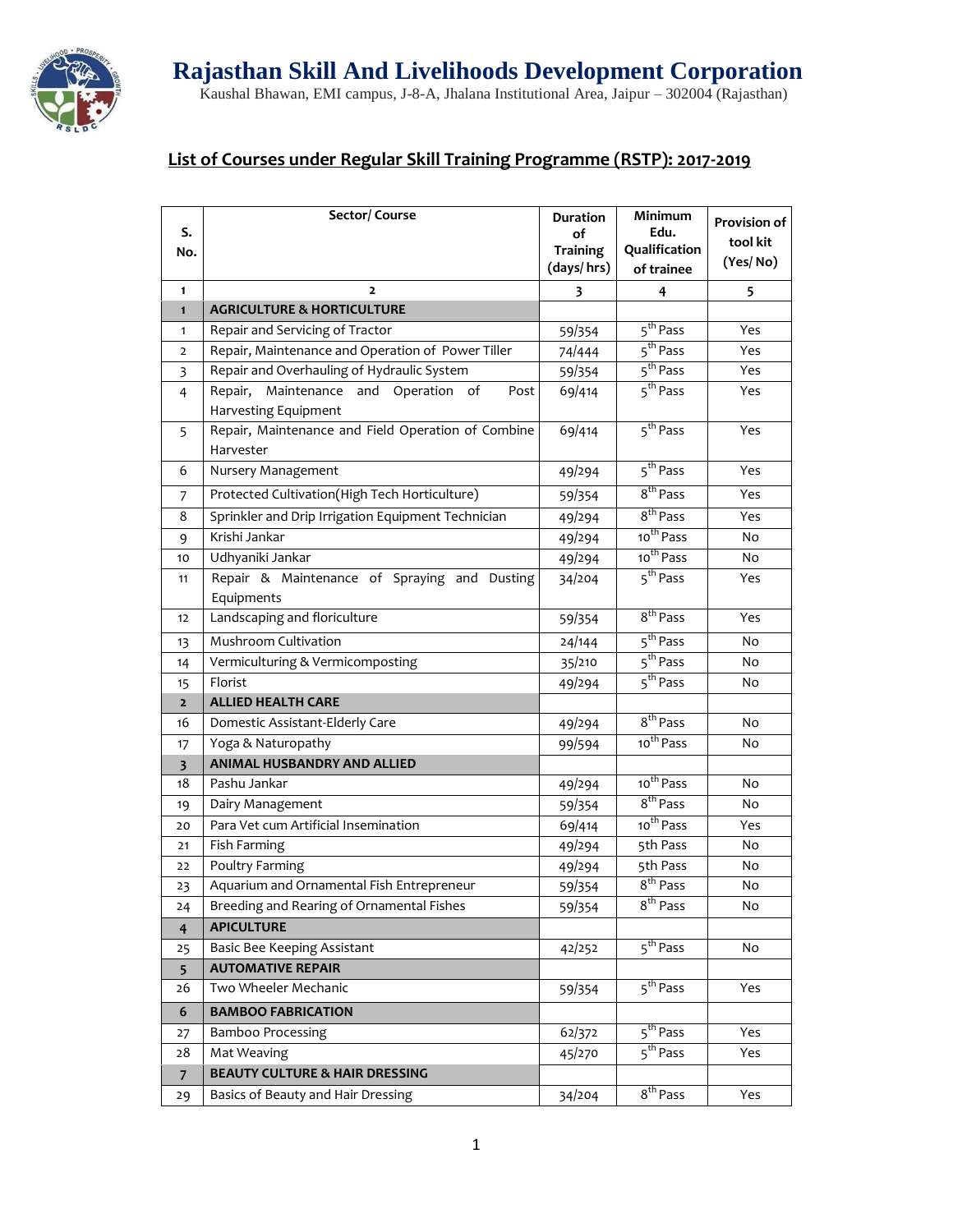

## **Rajasthan Skill And Livelihoods Development Corporation**

Kaushal Bhawan, EMI campus, J-8-A, Jhalana Institutional Area, Jaipur – 302004 (Rajasthan)

| 30       | Massage Therapist                                                             | 44/264           | 8 <sup>th</sup> Pass            | No       |
|----------|-------------------------------------------------------------------------------|------------------|---------------------------------|----------|
| 31       | Makeup Artist                                                                 | 49/294           | 8 <sup>th</sup> Pass            | Yes      |
| 32       | <b>Facial Therapist</b>                                                       | 54/324           | 8 <sup>th</sup> Pass            | Yes      |
| 33       | Hair Stylist                                                                  | 54/324           | 8 <sup>th</sup> Pass            | Yes      |
| 34       | Hair Colorist                                                                 | 44/264           | 8 <sup>th</sup> Pass            | Yes      |
| 35       | Hair Cutting Specialist                                                       | 54/324           | 8 <sup>th</sup> Pass            | Yes      |
| 36       | Beauty Therapy and Hair Styling (Level-1)                                     | 92/552           | 10 <sup>th</sup> Pass           | Yes      |
| 37       | Integrated Course in Hair, Skin and Make-up                                   | 117/702          | 8 <sup>th</sup> Pass            | Yes      |
| 38       | Bridal Make-up Artist                                                         | 59/354           | 8 <sup>th</sup> Pass            | Yes      |
| 8        | <b>CARPET</b>                                                                 |                  |                                 |          |
| 39       | Entrepreneurship & export Management                                          | 89/534           | 10 <sup>th</sup> Pass           | No       |
| 9        | <b>ELECTRICAL</b>                                                             |                  |                                 |          |
| 40       | Repair of Home appliances                                                     | 49/294           | 8 <sup>th</sup> Pass            | Yes      |
| 41       | <b>House Wiring</b>                                                           | 49/294           | 8 <sup>th</sup> Pass            | Yes      |
| 42       | Transformer winding                                                           | 49/294           | 8 <sup>th</sup> Pass            | Yes      |
| 43       | Armature winding                                                              | 49/294           | 8 <sup>th</sup> Pass            | Yes      |
| 44       | Rewinding of AC/DC Motor                                                      | 49/294           | 8 <sup>th</sup> Pass            | Yes      |
| 45       | Repair of Electrical Power Tools                                              | 49/294           | 8 <sup>th</sup> Pass            | Yes      |
| 10       | <b>ELECTRONICS</b>                                                            |                  |                                 |          |
| 46       | Basic Electronics - Repair & Maintenance of Power<br>supply, Inverter and UPS | 29/174           | 10 <sup>th</sup> Pass           | Yes      |
| 47       | Installation & Maintenance of DTH System                                      | 39/234           | 10 <sup>th</sup> Pass           | Yes      |
| 48       | Maintenance & Repair of Electronic Test<br>Equipment                          | 69/414           | 10 <sup>th</sup> Pass           | Yes      |
| 49       | Repair & Maintenance of Intercom System                                       | 54/324           | 10 <sup>th</sup> Pass           | Yes      |
| 50       | Installation & Maintenance of Electronic Equipments                           |                  | 10 <sup>th</sup> Pass           |          |
|          | in Cell Phone Towers                                                          | 69/414           |                                 | Yes      |
| 51       | Repair & Maintenance PA & Audio Systems                                       | 49/294           | 10 <sup>th</sup> Pass           | Yes      |
| 52       | <b>Mobile Repairing</b>                                                       | 55/330           | 10 <sup>th</sup> Pass           | Yes      |
| 53       | Repair & Maintenance of Photocopier and Fax                                   | 49/294           | 10 <sup>th</sup> Pass           | Yes      |
|          | Machine<br><b>FASHION DESIGN</b>                                              |                  |                                 |          |
| 11       | <b>Batik Printing Specialist</b>                                              |                  | 7 <sup>th</sup> Pass            |          |
| 54       | Tie and Dye Specialist                                                        | 92/552<br>92/552 | 7 <sup>th</sup> Pass            | No<br>No |
| 55<br>56 | <b>Block Printer</b>                                                          | 92/552           | 7 <sup>th</sup> Pass            | No       |
| 12       | <b>FOOD PROCESSING &amp; PRESERVATION</b>                                     |                  |                                 |          |
| 57       | <b>Basic Food Preservation</b>                                                | 49/294           | 5 <sup>th</sup> Pass            | Yes      |
| 13       | <b>GARMENT MAKING</b>                                                         |                  |                                 |          |
| 58       | Hand Embroider                                                                | 44/264           | 5 <sup>th</sup> Pass            | Yes      |
| 59       | Tailor (Basic Sewing Operator)                                                | 54/324           | 5 <sup>th</sup> Pass            | No       |
| 60       | Ornamentalist -Bead work for Garments                                         | 109/654          | 5 <sup>th</sup> Pass            | Yes      |
| 61       | Ornamentalist- Kashida kari Designer                                          | 109/654          | 5 <sup>th</sup> Pass            | Yes      |
| 62       | Ornamentalist-Zardosi Specialist-Zari                                         | 109/654          | 5 <sup>th</sup> Pass            | Yes      |
|          | Ornamentalist-Zardosi Specialist-sequence                                     | 109/654          | 5 <sup>th</sup> Pass            | Yes      |
| 63       |                                                                               |                  |                                 |          |
| 64       | Ornamentalist-Zardosi Specialist-Glass                                        | 109/654          | $\overline{5}^{\text{th}}$ Pass | Yes      |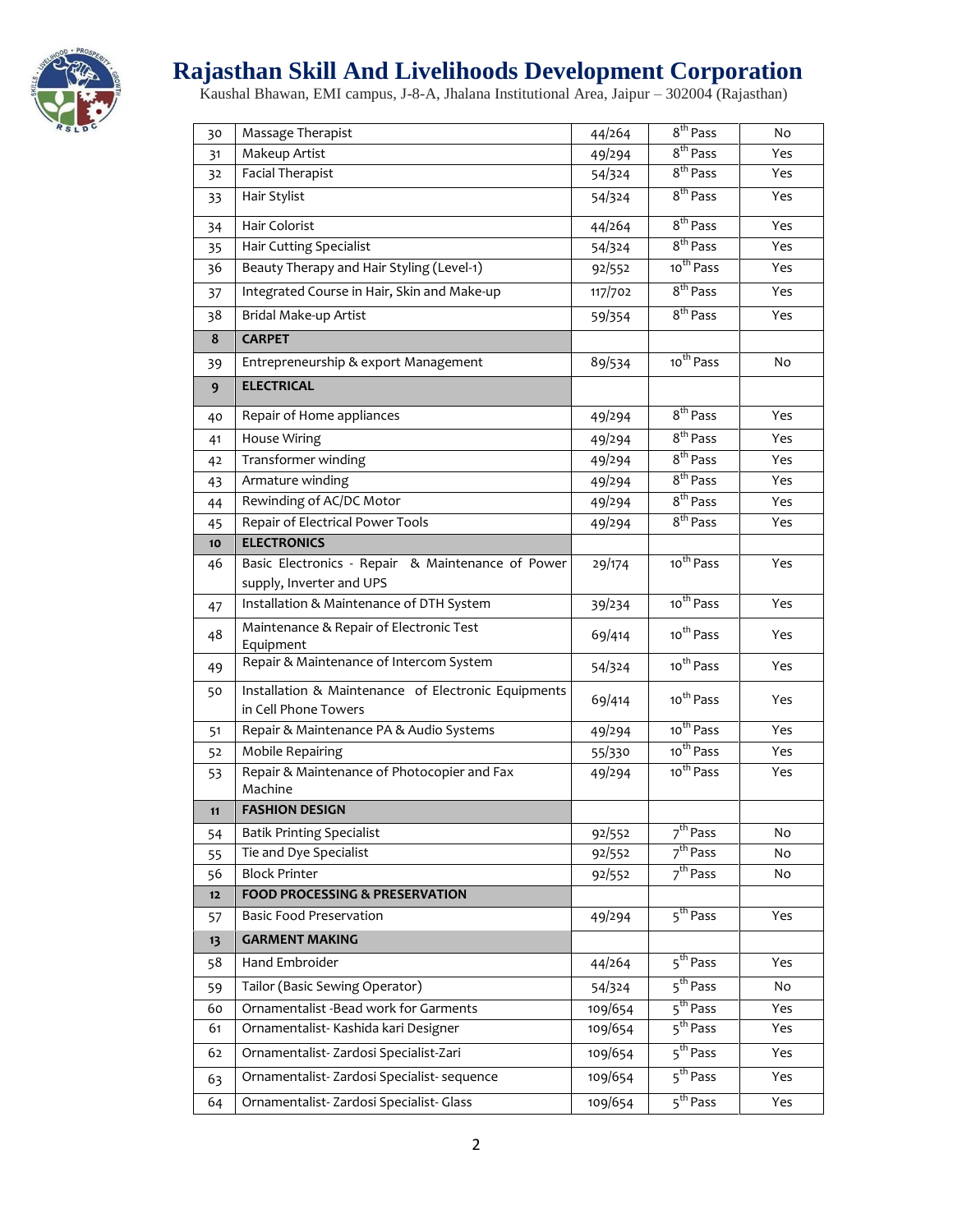

## **Rajasthan Skill And Livelihoods Development Corporation**

Kaushal Bhawan, EMI campus, J-8-A, Jhalana Institutional Area, Jaipur – 302004 (Rajasthan)

| 65                    | Ornamentalist-Zardosi Specialist-Metal<br>Zardosi    | 109/654  | $\overline{5^{th}}$ Pass                     | Yes  |
|-----------------------|------------------------------------------------------|----------|----------------------------------------------|------|
| 66                    | Ornamentalist-Zardosi Specialist-woolen/pique        | 109/654  | 5 <sup>th</sup> Pass                         | Yes  |
| 67                    | Ornamentalist- Zardosi Specialist- Mirror            | 109/654  | $\overline{5}^{\text{th}}$ Pass              | Yes  |
| 68                    | Ornamentalist-Hand Work Specialist-Applique          | 109/654  | 5 <sup>th</sup> Pass                         | Yes  |
| 69                    | Ornamentalist- Hand Work Specialist- Patch Work      | 109/654  | 5 <sup>th</sup> Pass                         | Yes  |
|                       | Ornamentalist-Hand Work Specialist Combination of    | 109/654  | 5 <sup>th</sup> Pass                         | Yes  |
| 70                    | different skills                                     |          |                                              |      |
| 71                    | Tailor Children                                      | 89/534   | 8 <sup>th</sup> Pass                         | Yes* |
| 72                    | <b>Tailor Ladies</b>                                 | 124/744  | 5 <sup>th</sup> Pass                         | Yes* |
| 73                    | Tailor Gent's                                        | 89/534   | 8 <sup>th</sup> Pass                         | Yes* |
| 14                    | <b>HANDICRAFT &amp; LOCAL RESOURCE BASED SKILLS</b>  |          |                                              |      |
| 74                    | Phad Painting                                        | 185/1110 | 8 <sup>th</sup> pass                         | No   |
| 75                    | Handicraft Terracotta, Clay Item                     | 59/354   | 5 <sup>th</sup> Pass                         | No   |
| 15                    | <b>HOME DECOR-ART JEWELLERY</b>                      |          |                                              |      |
| 76                    | Imitation Jewellery Kit Maker                        | 22/132   | 5 <sup>th</sup> Pass                         | No   |
| 77                    | Kundan Jewellery Maker                               | 49/294   | 5 <sup>th</sup> Pass                         | Yes  |
| 78                    | Kundan Jewellery Set Maker                           | 55/330   | 5 <sup>th</sup> Pass                         | Yes  |
| 79                    | Temple Jewellery Set maker                           | 62/372   | 5 <sup>th</sup> Pass                         | Yes  |
| 80                    | Bridal Jewellery Set maker                           | 62/372   | 5 <sup>th</sup> Pass                         | Yes  |
| 16                    | <b>HOSPITALITY</b>                                   |          |                                              |      |
| 81                    | Cook-Fast Food                                       | 39/234   | 5 <sup>th</sup> Pass                         | No   |
| 82                    | Cook -Tandoori Cuisine                               | 39/234   | 5 <sup>th</sup> Pass                         | No   |
| 83                    | Cook-Chinese (Veg. & non Veg.)                       | 39/234   | 5 <sup>th</sup> Pass                         | No   |
| 84                    | Cook-South Indian Cuisine                            | 39/234   | 5 <sup>th</sup> Pass                         | No   |
| 85                    | Cook-Halwai                                          | 39/234   | 5 <sup>th</sup> Pass                         | No   |
| 86                    | Cook Baker                                           | 59/354   | 5 <sup>th</sup> Pass                         | No   |
| 87                    | Dosa Maker                                           | 25/150   | 5 <sup>th</sup> Pass                         | No   |
| 88                    | Biryani Specialist                                   | 25/150   | 5 <sup>th</sup> Pass                         | No   |
| 89                    | Kabab Maker                                          | 25/150   | 5 <sup>th</sup> Pass                         | No   |
| 90                    | Chat Maker                                           | 25/150   | 5 <sup>th</sup> Pass<br>5 <sup>th</sup> Pass | No   |
| 91                    | Fast Food Cook cum Food Kiosk Vendor                 | 89/534   | 10 <sup>th</sup> Pass                        | No   |
| 92<br>17 <sup>2</sup> | Banquet Steward cum Caterer<br><b>INDIAN CULTURE</b> | 65/390   |                                              | No   |
| 93                    | Folk Music of Western Rajasthan                      | 185/1110 | 8 <sup>th</sup> Pass                         | No   |
| 94                    | Pujak Archak                                         | 99/594   | 12 <sup>th</sup> Pass                        | Yes  |
| 18                    | <b>INDIAN SWEETS, SNACKS &amp; FOOD</b>              |          |                                              |      |
| 95                    | Craftsman-Bengali Sweets                             | 114/684  | 5 <sup>th</sup> Pass                         | No   |
| 96                    | Craftsman-Ghee Based Sweets                          | 114/684  | 5 <sup>th</sup> Pass                         | No   |
| 97                    | Craftsman-kaju & Dry Fruit Based Sweets              | 114/684  | 5 <sup>th</sup> Pass                         | No   |
| 98                    | Craftsman-Milk & Khoa Sweets                         | 114/684  | $\overline{5}^{\text{th}}$ Pass              | No   |
| 99                    | Craftsman-Namkeen & Savouries                        | 114/684  | 5 <sup>th</sup> Pass                         | No   |
| 100                   | Craftsman-Indian snacks                              | 119/714  | 5 <sup>th</sup> Pass                         | No   |
| 101                   | Craftsman-North Indian Food                          | 119/714  | $\overline{5}^{\text{th}}$ Pass              | No   |
| 102                   | Craftsman-South Indian Food                          | 114/684  | 5 <sup>th</sup> Pass                         | No   |
| 103                   | Craftsman- Indian Chinese Food                       | 114/684  | $\overline{5}^{\text{th}}$ Pass              | No   |